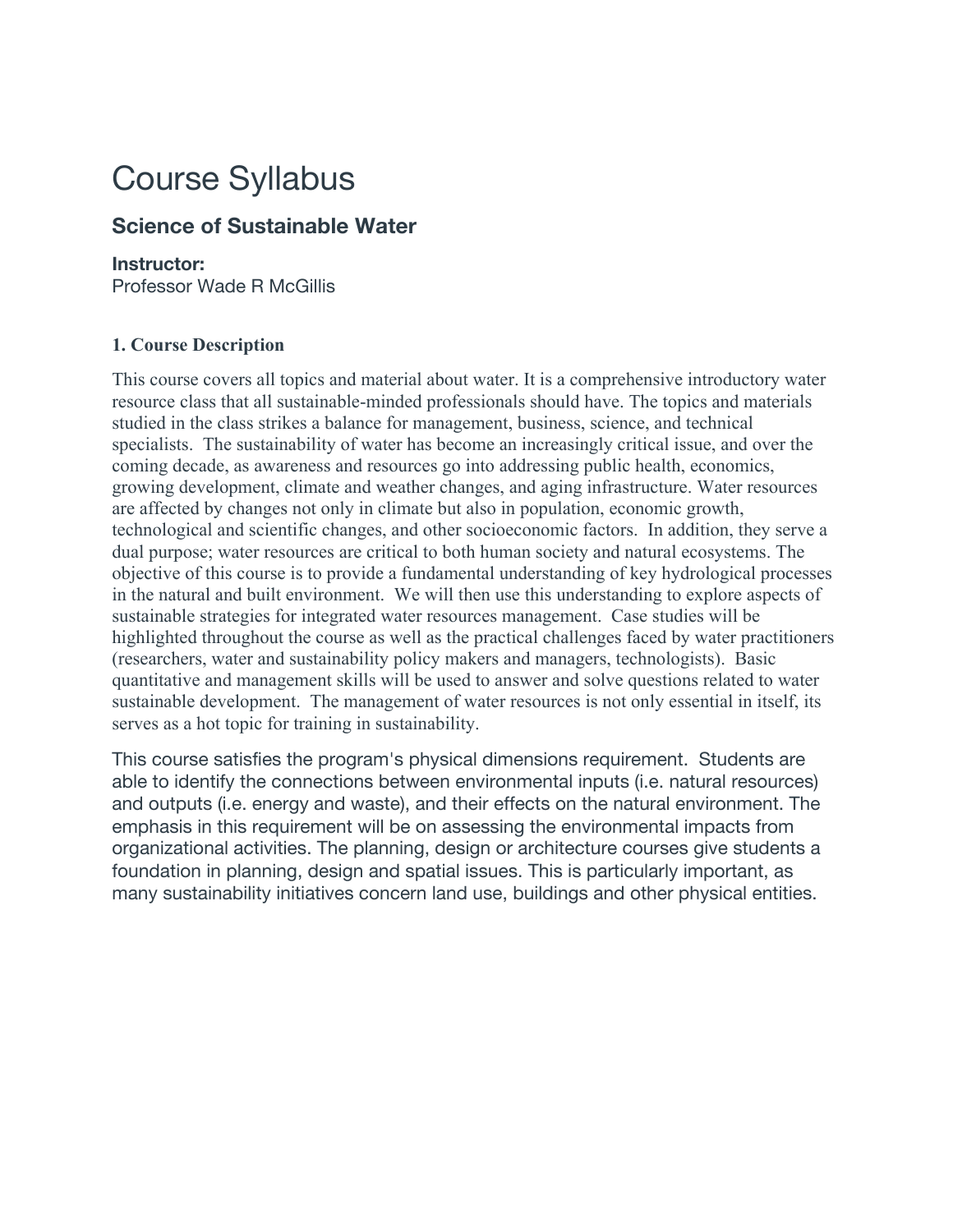## **2. Course Objectives**

Students are expected to understand key components of the water cycle and their relevance for water-resource sustainability, including precipitation, evaporation, groundwater, and surface flow. Students are also expected to become familiar with the fundamental principle of the balance and conservation of water, as it is a basic concept needed to manage sustainably. Sustainability issues in water management will be explored for various regions, including those in both developing and developed countries, and at local to global scales. Students should then be prepared to apply strategies for water-resource management to specific cases studies recognizing socioeconomic and scale issues.

### **3. Course Content**

Basics of the natural water system Human interventions and uses in the water cycle

Built water infrastructure Water hazards and health concerns Water resource management and sustainability Pricing and trade Weather and climate connections Water and climate-resilient development

## **4. Instruction and Method of Evaluation**

Course Requirements - Assignments

The major assignments of the course will include homework assignments, one written test, and a final project and presentation. The homework assignments and exam are both designed to reinforce the basic concepts presented in class and to ensure that students are versed with the key concepts. The objective of the final project is to have student apply the concepts that they explore in class to a practical problem, where sustainable management of water resources is needed. Evaluation of the homework, exam, and project will be based on how well the students demonstrate their knowledge of the material covered in the course.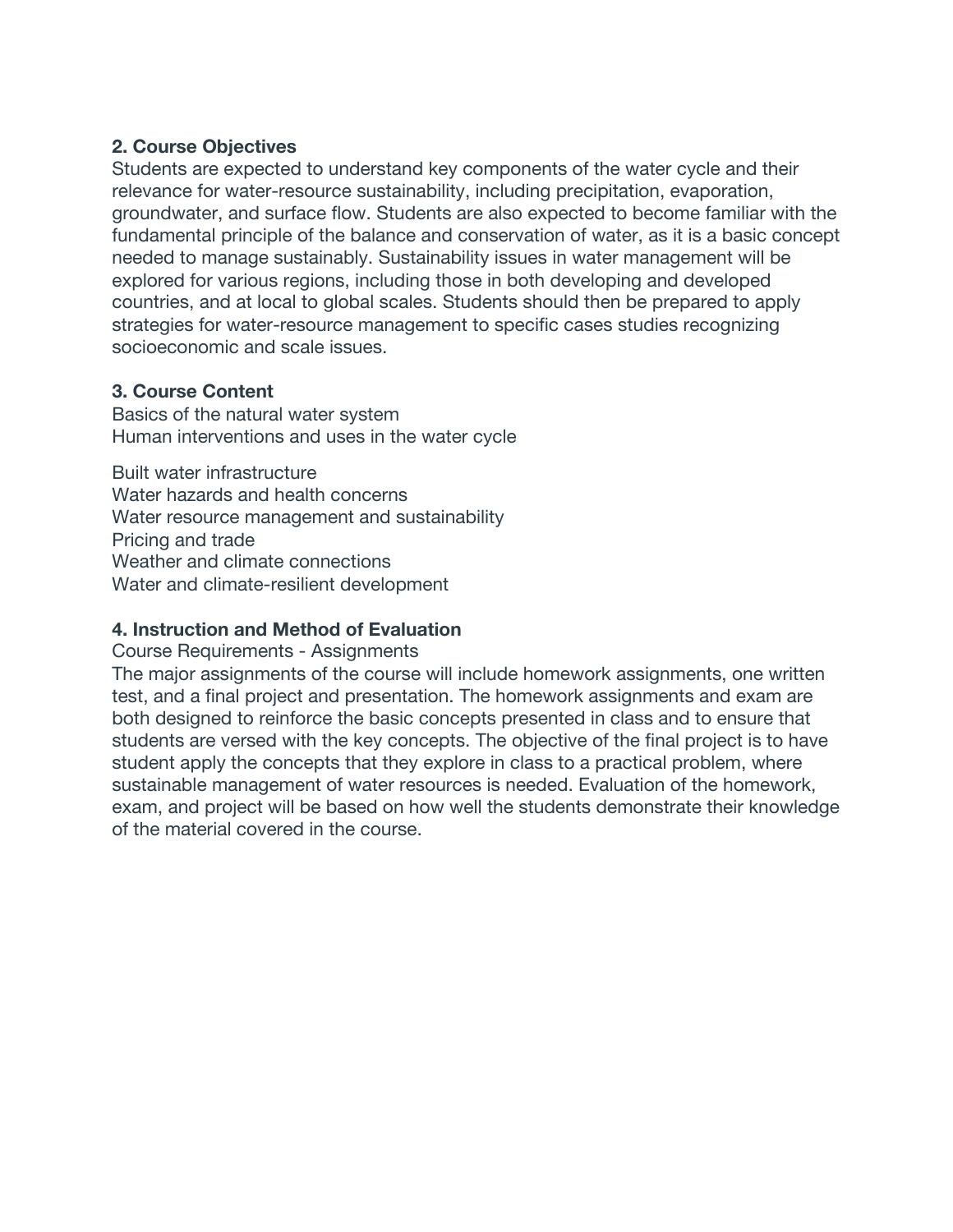### **Evaluation and Grading**

The relative contribution of course activity to the total grade for the course:

Homework assignments = 30%

Final project and presentation = 30%

 $Quizzes = 25%$ 

Class participation  $= 15\%$ 

The final project should consist of a 10 page report on a study related to sustainable management of water resources. These are team projects with 3-4 classmates.

The project also includes an end of semester presentation. Possible topics will be generated during the first part of the course. Students are allowed to propose study projects, but these need to be discussed and approved. The final project should include analyses and discussions that build on ideas discussed in the course.

#### **5. Resources and Software Packages**

Canvas will be used for communication of assignments, exams, course material, and other information throughout the course. Students should be familiar with Microsoft Excel or matlab. The Columbia University Libraries will be primary resources for course material.

#### **6. Readings and Textbooks**

All readings will be posted on Courseworks in the 'Syllabus' section. Each session will have its own page, so please be sure to check there before each class for relevant readings and other announcements. Students should read this material before each class (i.e. The readings should be done by start of lecture that it is associated with).

#### **Texts:**

**Fundamentals of Hydrology**, Tim Davie (2008).

#### **When the rivers run dry: water, the defining crisis of the twenty-first century**, Pearce (2006).